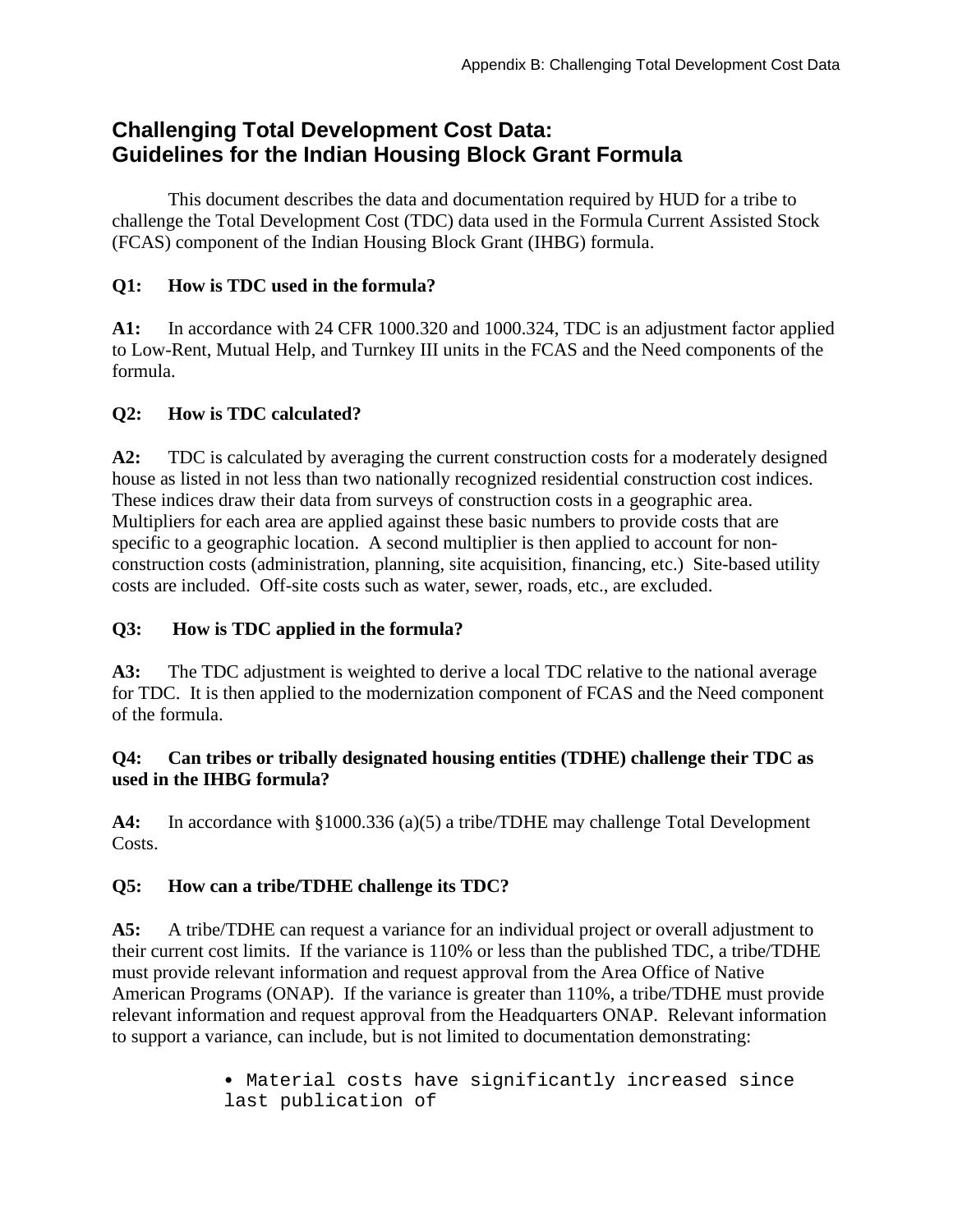TDCs.

- Unusual site acquisition costs.
- Transportation costs of materials have increased since the last publication of TDCs.
- Natural disasters occurring after the last TDC publication date have

 caused an increase in material, labor and other construction costs.

- Special local conditions exist that result in higher construction costs as verified by historical cost data for building affordable housing in their community.
- Evidence the tribe/TDHE has worked with the AONAP to lower the
	- costs of the project, etc.

For additional information, please see Notice PIH 2009-27 (TDHEs), Total Development Costs (TDC) for Affordable Housing under the Native American Housing Assistance and Self-Determination Act of 1996 (NAHASDA) issued August 10, 2009.

#### **Q6: What do I need to do to update my IHBG formula data once my challenge has been accepted by the Area or Headquarters ONAP?**

**A6:** Only approved variances for adjustments to the current cost limits will affect IHBG formula data. Variances approved for individual projects will not affect IHBG formula TDC data.

In order for a challenge to be considered for the upcoming Fiscal Year (FY) allocation, a TDC variance for adjustments to current cost limits must be submitted by August 1 to the appropriate Area ONAP if the request is 110% or less of the published TDC or to the Headquarters ONAP if the request is greater than 110% as described in Question 5 above.

Once a variance is approved, the Area or Headquarters ONAP will notify the IHBG Formula Customer Service Center. However, to ensure timely reporting, tribes/TDHEs are encouraged to send a copy of the approved adjustment to the current cost limit variance to the IHBG Formula Customer Service Center at the following address:

1875 Connecticut Ave., NW, 10<sup>th</sup> Floor Washington, D.C. 20009 Toll Free: 800-410-8808